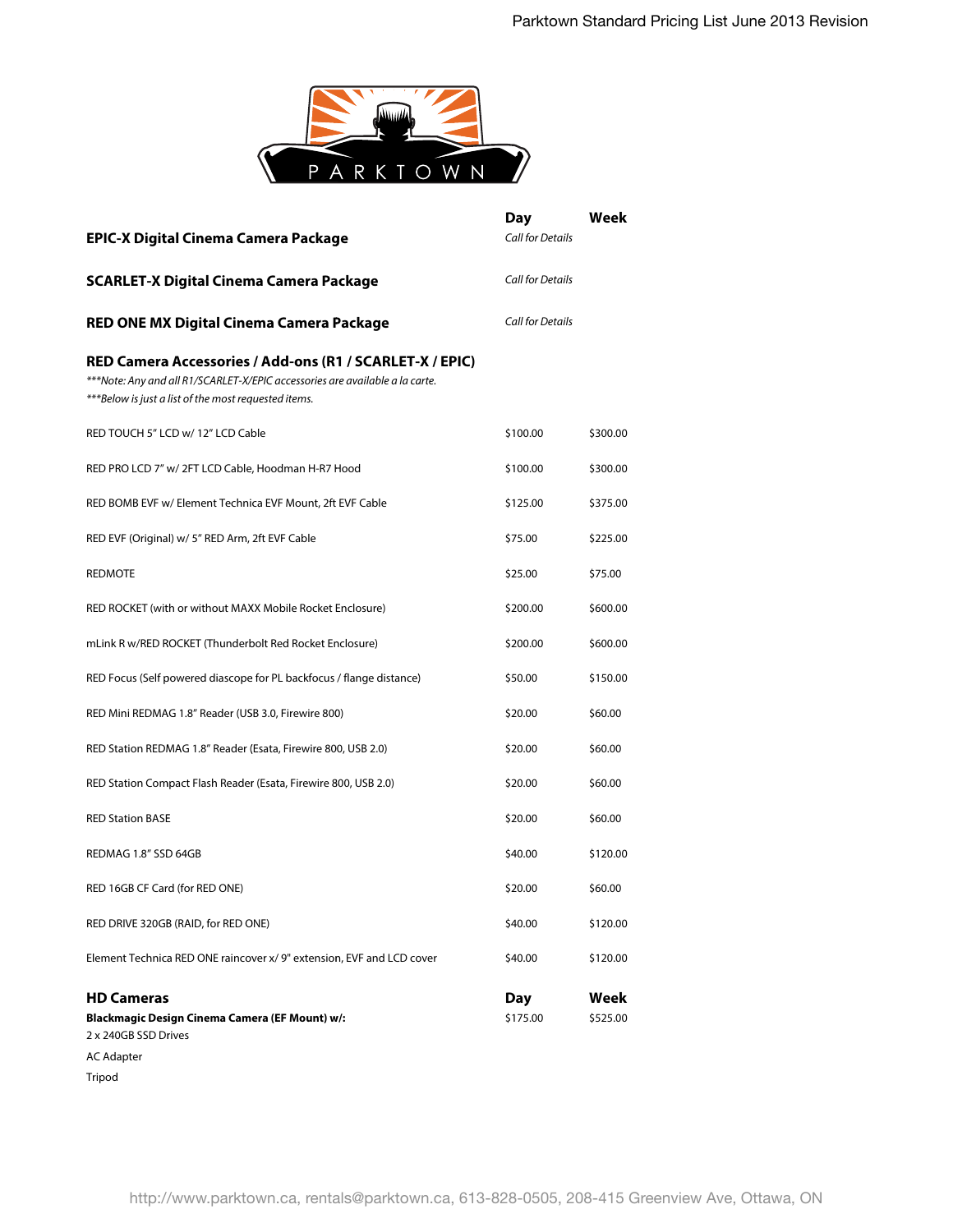| <b>HD Cameras (Cont.)</b>                                                                                           | Day      | Week     |
|---------------------------------------------------------------------------------------------------------------------|----------|----------|
| Canon EOS 5D MK3 Body Package w/:                                                                                   | \$155.00 | \$465.00 |
| 2 X 32GB CF Cards & 1 X 16GB SD Card                                                                                |          |          |
| 2 x 1800mAh Batteries                                                                                               |          |          |
| Tripod                                                                                                              |          |          |
| Canon EOS 7D Body Package w/:                                                                                       | \$115.00 | \$345.00 |
| 1 x 32GB CF and 1 x 8GB CF Card                                                                                     |          |          |
| 2 x 1800mAh Batteries                                                                                               |          |          |
| <b>GoPro Hero 3 Black Edition</b>                                                                                   | \$50.00  | \$150.00 |
| 197'/60m Waterproof housing & Skeleton Housing                                                                      |          |          |
| 2 x Rechargeable Li-ion Battery                                                                                     |          |          |
| 1 x Battery BacPac                                                                                                  |          |          |
| Wi-Fi Remote                                                                                                        |          |          |
| 2 x Flat Adhesive Mounts                                                                                            |          |          |
| Head Strap Mount / Chest Mount Harness                                                                              |          |          |
| Panasonic HVX-200 w/:                                                                                               | \$170.00 | \$510.00 |
| 2 x Panasonic 16GB P2 Cards                                                                                         |          |          |
| 1GB SD Card                                                                                                         |          |          |
| 2 x 5400mAh Batteries                                                                                               |          |          |
| <b>Battery Charger</b>                                                                                              |          |          |
| <b>AC Adapter</b>                                                                                                   |          |          |
| 82mm UV                                                                                                             |          |          |
| <b>Remote Control</b>                                                                                               |          |          |
| Tripod                                                                                                              |          |          |
|                                                                                                                     |          |          |
| <b>Camera Accessories / Add-ons</b>                                                                                 |          |          |
| Arri FF4 Follow Focus (19mm & 15mm LW Rail Mount)                                                                   | \$75.00  | \$225.00 |
| Includes Arri Right Hand Focus Knob Extension, Arri Crank, Arri 13.5" Flexible Focus Whip, 43 & 64 tooth m0,8 gears |          |          |
| Arri MB20 II Mattebox (19mm Rail Mount)                                                                             | \$75.00  | \$225.00 |
| 2-stage filter assembly, (2) 5.65 combo filter frames, Swing away module, Console for LWS, 138mm Bellows adapter,   |          |          |
| 19mm bridgeplate adapter, 138mm to 114mm bellows ring, Top flag, Side Flag Set                                      |          |          |
|                                                                                                                     |          |          |
| Redrock Micro Follow Focus V2 (19mm & 15mm LW Rail Mount)                                                           | \$35.00  | \$105.00 |
| Redrock Micro Follow Focus V1 (15mm LW Rail Mount)                                                                  | \$25.00  | \$75.00  |
|                                                                                                                     |          |          |
| Redrock Micro 15mm LW Rail System w/ 18" Rods                                                                       | \$10.00  | \$30.00  |
| Sekonic 758Cine Light Meter                                                                                         | \$45.00  | \$135.00 |
|                                                                                                                     |          |          |
| 15mm Studio Lens Support Bracket                                                                                    | \$20.00  | \$60.00  |
| 32GB CF Card                                                                                                        | \$10.00  | \$30.00  |
|                                                                                                                     |          |          |
| 8GB CF Card                                                                                                         | \$5.00   | \$15.00  |
| 32GB SD Card (Micro SD with SD Adapter)                                                                             | \$15.00  | \$45.00  |
|                                                                                                                     |          |          |
| 16GB SD Card                                                                                                        | \$10.00  | \$15.00  |
| 8GB SD Card                                                                                                         | \$5.00   | \$15.00  |
|                                                                                                                     |          |          |
| Panasonic 8GB P2 Card                                                                                               | \$15.00  | \$45.00  |
|                                                                                                                     |          |          |
| Panasonic 16GB P2 Card                                                                                              | \$25.00  | \$75.00  |
| Panasonic 32GB P2 Card                                                                                              | \$35.00  | \$105.00 |
|                                                                                                                     |          |          |
| Anton Bauer T2 Charger                                                                                              | \$20.00  | \$60.00  |

http://www.parktown.ca, rentals@parktown.ca, 613-828-0505, 208-415 Greenview Ave, Ottawa, ON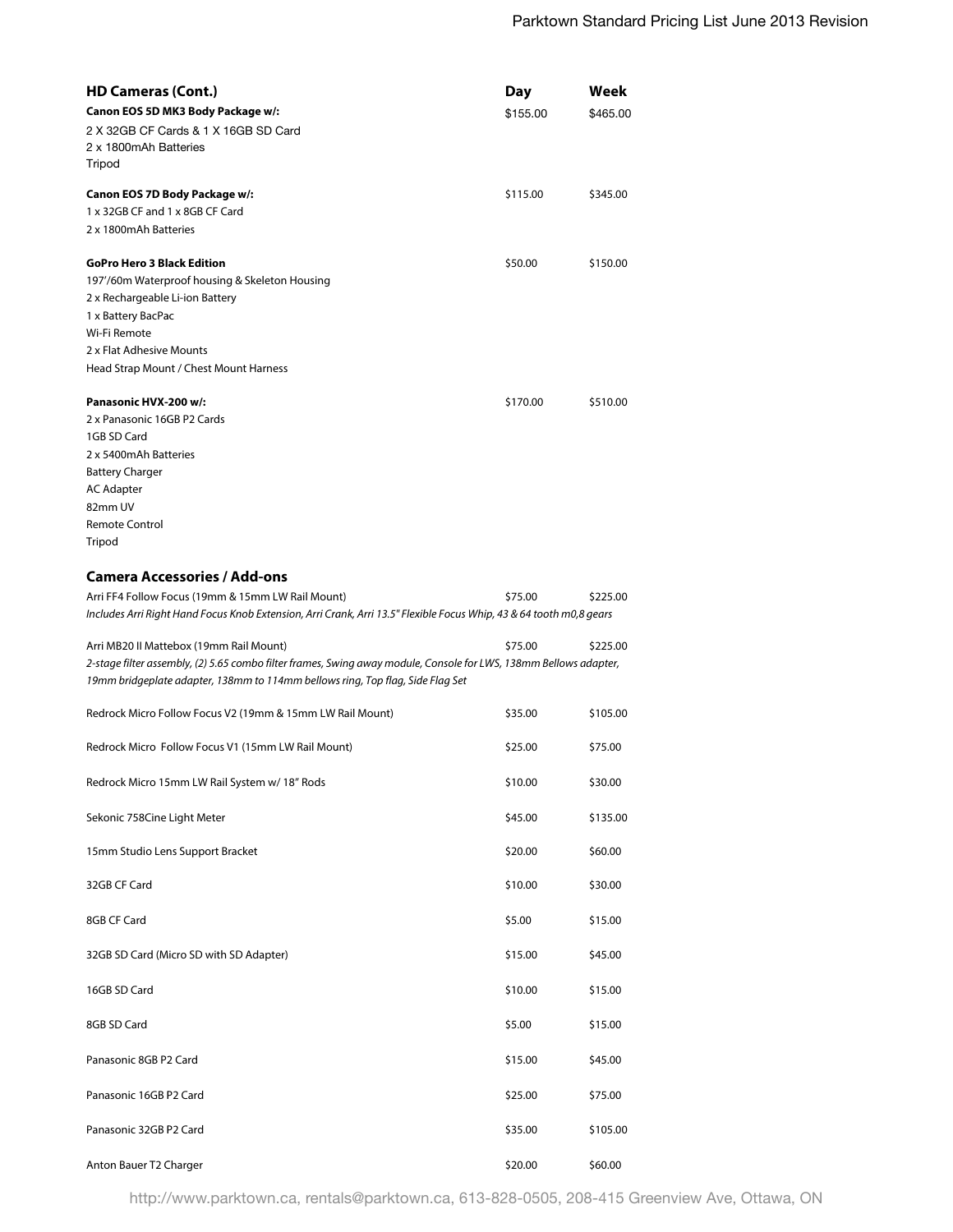| <b>Camera Accessories / Add-ons (cont.)</b>                                                                                                                                                                          |          |          |
|----------------------------------------------------------------------------------------------------------------------------------------------------------------------------------------------------------------------|----------|----------|
| RED V-Lock Charger                                                                                                                                                                                                   | \$20.00  | \$60.00  |
| <b>RED V-Lock Brick</b>                                                                                                                                                                                              | \$20.00  | \$60.00  |
| Anton Bauer Dionic HC / 90 Battery                                                                                                                                                                                   | \$20.00  | \$60.00  |
| Anton Bauer PowerTap Multi                                                                                                                                                                                           | \$1.00   | \$3.00   |
| Anton Bauer PowerTap 28                                                                                                                                                                                              | \$1.00   | \$3.00   |
| Noga Arm w/Shoe Mount Adapter                                                                                                                                                                                        | \$10.00  | \$30.00  |
| ASL 19mm to 15mm Bushings                                                                                                                                                                                            | \$1.00   | \$3.00   |
| Firestore FS-100 w/Standard and 2 Hi-cap Batteries + Camera Mounting Kit                                                                                                                                             | \$45.00  | \$135.00 |
| Redrock Micro M2 35mm adapter (Nikon mount)<br>Includes M2 rail system, 72>82mm step up ring & hard & soft mount)                                                                                                    | \$35.00  | \$105.00 |
| Cinevate Brevis MP.1 35mm adapter (Nikon mount)<br>Includes M2 rail system, 15mm Brevis-to-rails mount, AA power pod, 72-82mm Step up ring                                                                           | \$35.00  | \$105.00 |
| <b>Lenses / Filters</b>                                                                                                                                                                                              |          |          |
| RED Pro 18-85mm T2.9 Zoom Lens (PL Mount) w/ 19mm & 15mm Lens Support                                                                                                                                                | \$200.00 | \$600.00 |
| Tokina 11-16mm f/2.8 (Canon Mount)                                                                                                                                                                                   | \$25.00  | \$75.00  |
| Canon 24-70mm f/2.8L USM (Canon Mount)                                                                                                                                                                               | \$35.00  | \$105.00 |
| Canon 24-105mm f/4.0 IS (Canon Mount)                                                                                                                                                                                | \$20.00  | \$60.00  |
| Canon 70-200mm f/2.8L IS II USM (Canon Mount)                                                                                                                                                                        | \$50.00  | \$150.00 |
| Canon 50mm f/1.4 USM (Canon Mount)                                                                                                                                                                                   | \$20.00  | \$60.00  |
| Nikon Prime Lens Set (20 f/2.8, 28 f/2.8, 50 f/1.4, 85 f/2.0, 135 f/2.8)<br>Includes 52/62mm polarizer, LED flashlight, Rosco lens fluid & wipes, blower)<br>Individual lenses are available for \$20/day, \$60/week | \$80.00  | \$240.00 |
| Format 4x5.65 Glass Filters Kit (5 Filters)<br>Hot mirror, ND.3, ND .6, ND .9, ND 1.2 + Hot Mirror<br>Individual filters available for \$10/day, \$30/week                                                           | \$45.00  | \$135.00 |
| Schneider 77mm Platinum IRND Kit (4 Filters)<br>Includes IRND.3, IRND.6, IRND.9, IRND 1.2<br>Individual filters available for \$10/day, \$30/week                                                                    | \$45.00  | \$135.00 |
| 62mm Fader ND Mark II (Light Craft)                                                                                                                                                                                  | \$15.00  | \$45.00  |
| Sigma 77mm Circular Polarizer                                                                                                                                                                                        | \$10.00  | \$30.00  |
| .6X Wide Angle Adapter (for HVX-200)                                                                                                                                                                                 | \$10.00  | \$30.00  |
| Camera Support / Dollies / Jib / Slider                                                                                                                                                                              | Day      | Week     |
| O'Connor 2060HD Ultimate Head (150mm)                                                                                                                                                                                | \$100.00 | \$300.00 |
| Includes 12 inch Arri Standard Wooden Camera Dovetail                                                                                                                                                                |          |          |
| Also includes O'Connor Ouick Plate                                                                                                                                                                                   |          |          |
| Ronford Baker Standard Tripod (150mm)                                                                                                                                                                                | \$20.00  | \$60.00  |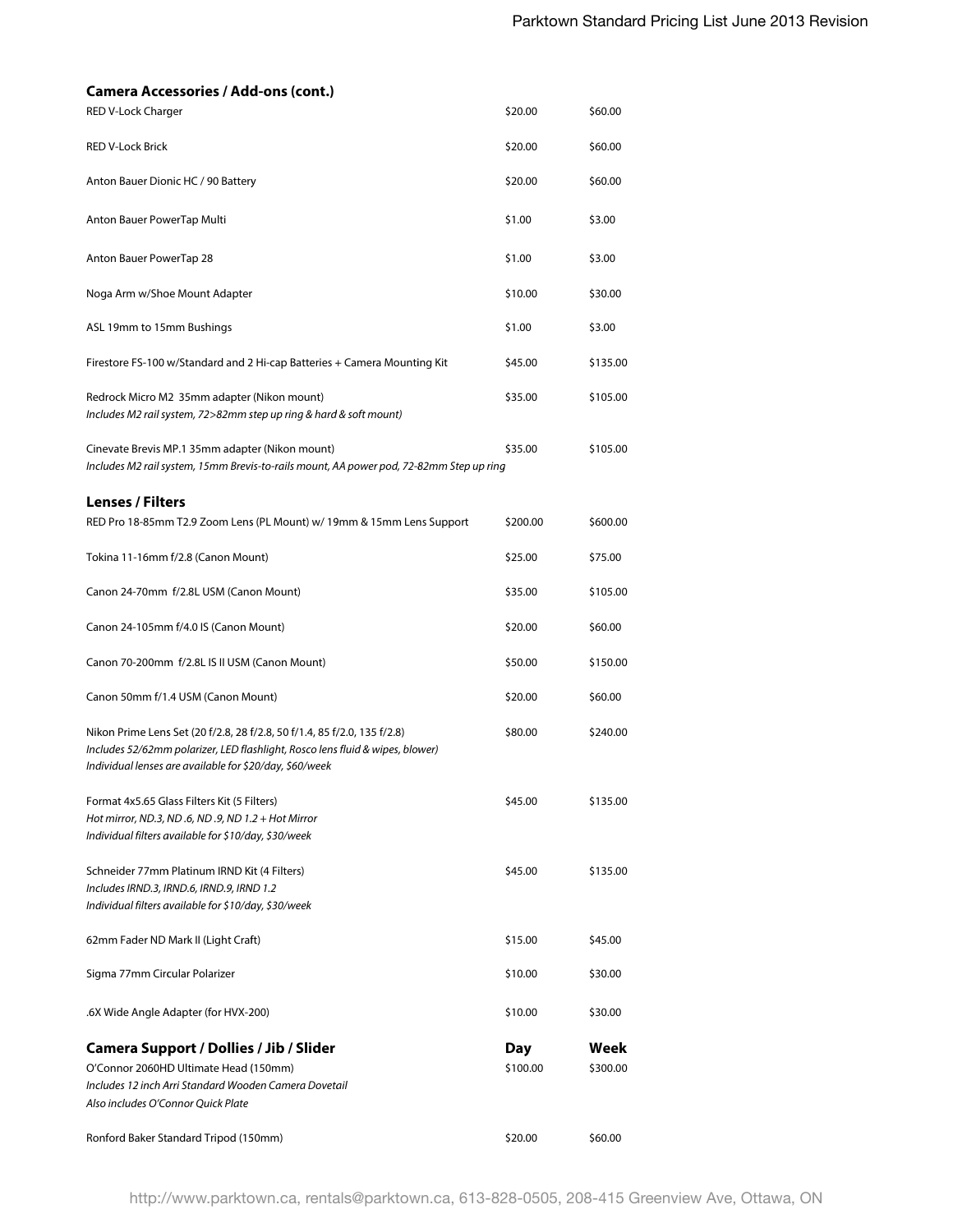| Camera Support / Dollies / Jib / Slider (Cont.)                                                       | Day      | Week     |
|-------------------------------------------------------------------------------------------------------|----------|----------|
| 150mm Hi-Hat w/ board                                                                                 | \$10.00  | \$30.00  |
| Manfrotto 350MVB Tripod w/ 526 Head (100mm)                                                           | \$25.00  | \$75.00  |
| Manfrotto 529B 100mm Hi-Hat w/board                                                                   | \$10.00  | \$30.00  |
| Cavision Shoulder Brace (15mm Rail Mount)                                                             | \$10.00  | \$30.00  |
| Cavision Dual Handgrips (19mm & 15mm Rail Mount)                                                      | \$10.00  | \$30.00  |
| Manfrotto 055XB Tripod w/ 501 Head                                                                    | \$15.00  | \$45.00  |
| Manfrotto 680B Compact Monopod                                                                        | \$4.00   | \$12.00  |
| Manfrotto 804RC2 Head                                                                                 | \$10.00  | \$30.00  |
| Glidecam V20 Steadicam                                                                                | \$250.00 | \$750.00 |
| Vehicle Mount for V20                                                                                 | \$20.00  | \$60.00  |
| Low Mode for V20                                                                                      | \$20.00  | \$60.00  |
| <b>Custom Cinemount 3 Point Car Mount</b>                                                             | \$75.00  | \$225.00 |
| Skateboard Dolly w/ 6ft or 9ft straight PVC track                                                     | \$15.00  | \$45.00  |
| ColorTran HCD Crab Dolly (Studio)                                                                     | \$60.00  | \$180.00 |
| Glidecam Camcrane 200 (Jib) w/350MVB tripod and counterweights                                        | \$50.00  | \$150.00 |
| Kessler Cineslider w/All Terrain Legs<br>Includes Kessler 100mm high hat & 100mm to 75mm Bowl Adapter | \$100.00 | \$300.00 |
|                                                                                                       |          |          |
| Kessler K-Pod w/Hercules 2.0 Head                                                                     | \$25.00  | \$75.00  |
| Kessler Oracle Control System (Motion Control)                                                        | \$100.00 | \$300.00 |
| Wooden Camera Shoulder Rig                                                                            | \$40.00  | \$120.00 |
| Manfrotto 143 Magic Arm                                                                               | \$5.00   | \$15.00  |
| Mitchell to 150mm adapter                                                                             | \$5.00   | \$15.00  |
| Mitchell to 100mm adapter                                                                             | \$5.00   | \$15.00  |
| <b>Monitors (HD)</b>                                                                                  | Day      | Week     |
| Panasonic 7.9 Inch LH80W (HD-SDI, Component, Composite)                                               | \$75.00  | \$225.00 |
| Includes Hoodman HOOD80                                                                               |          |          |
| SmallHD 9 inch DP1x Monitor (720p) (HDMI, Component, Composite, VGA)                                  | \$40.00  | \$120.00 |
| Teradek Cube 155 w/ WiFi Router                                                                       | \$150.00 | \$450.00 |
| Apple iPad 2 w/ Otterbox rugged case<br>For use with the Teradek Cube 155 (Monitor)                   | \$40.00  | \$120.00 |
| Lighting                                                                                              | Day      | Week     |
| Kino Flo Diva-Lite 401 kit (2 fixture kit)                                                            | \$175.00 | \$525.00 |
| Includes 2 stands, 2 x off-set mounts, 2 x flozier (full), 2 x lamp case, 10 x 3200K bulbs,           |          |          |
| 10 x 5500K bulbs, flightcase                                                                          |          |          |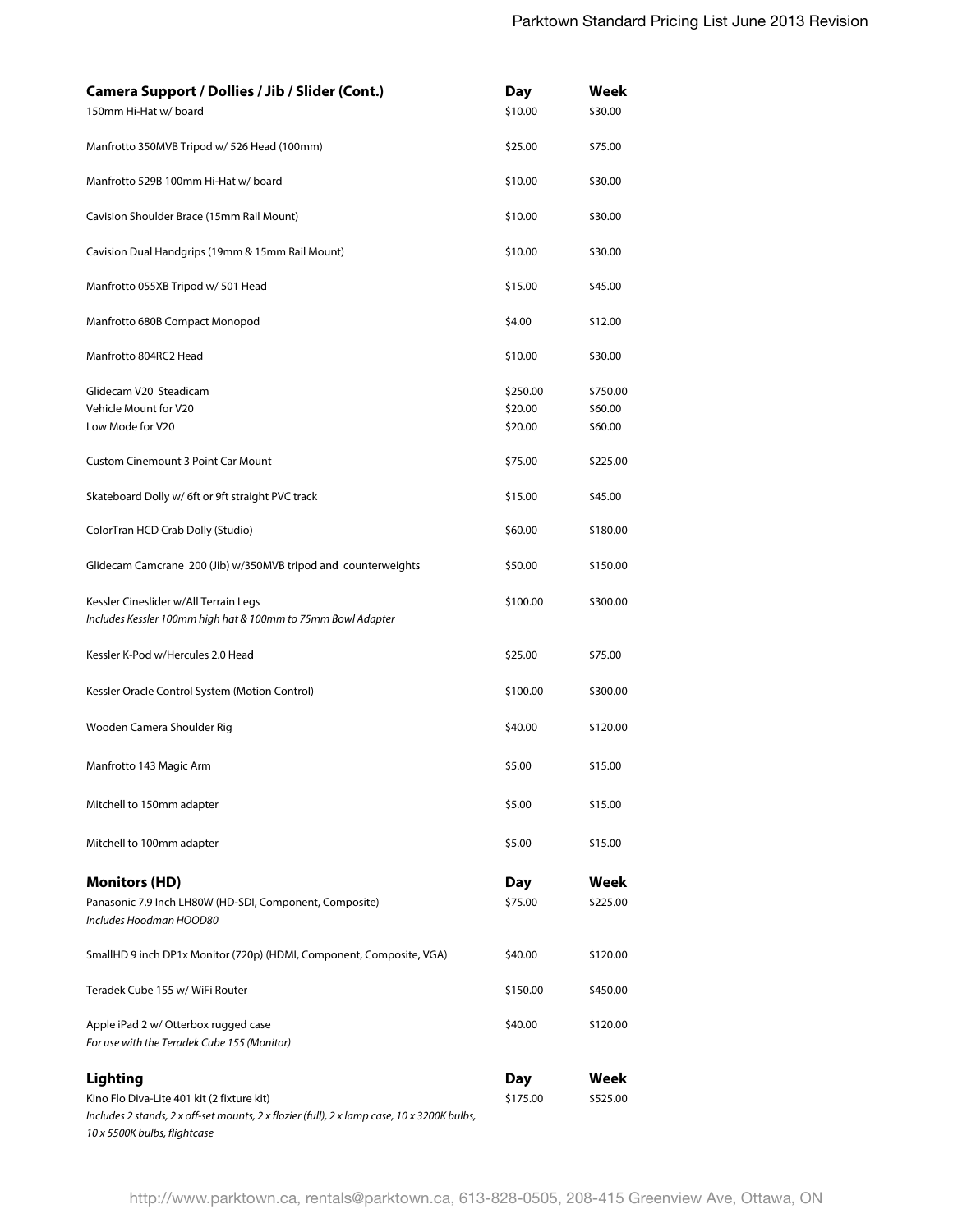| <b>Lighting (Cont.)</b><br>Arri Fresnel Light Kit (2x650, 2x150, 1x300) w/ Accessories / Gel Kit<br>Includes 4 x stands, gel kit (CTO, CTB, Diffusion, +Green, -Green), 2 x Mafer clamps<br>4 x scissor clamps, 2 x cube taps, Single/double scrims, Spare bulbs, CP47's, Gloves | <b>Day</b><br>\$100.00 | Week<br>\$300.00 |
|----------------------------------------------------------------------------------------------------------------------------------------------------------------------------------------------------------------------------------------------------------------------------------|------------------------|------------------|
| laniro 2 lamp Redhead Kit w/ Accessories<br>Includes 2 x stands, gel kit (CTO, CTB, Diffusion, +Green, -Green), 2 x Mafer clamps<br>2 x scissor clamps, spare bulb, CP47's, Gloves                                                                                               | \$30.00                | \$90.00          |
| Matthews 18x24 Lighting Control Kit<br>1 x Single Scrim, 1 x Double Scrim, 1 x Artificial Silk, 1 x Flag, 1 x Cello Cucoloris,<br>1 x Wood Cucoloris, Carrying Case                                                                                                              | \$25.00                | \$75.00          |
| Matthews 24x36 Lighting Control Kit<br>1 x Single Scrim, 1 x Double Scrim, 1 x Artificial Silk, 1 x Flag, 1 x Cello Cucoloris,<br>1 x Wood Cucoloris, Carrying Case                                                                                                              | \$25.00                | \$75.00          |
| Arri Fresnel 650 watt w/ Stand                                                                                                                                                                                                                                                   | \$20.00                | \$60.00          |
| Arri Fresnel 300 watt w/ Stand                                                                                                                                                                                                                                                   | \$20.00                | \$60.00          |
| Arri Fresnel 150 watt w/Stand                                                                                                                                                                                                                                                    | \$15.00                | \$45.00          |
| Chimera soft boxes (small) with speed rings for Arri 650w Fresnel's                                                                                                                                                                                                              | \$20.00                | \$60.00          |
| laniro 1k Open Face Redhead                                                                                                                                                                                                                                                      | \$15.00                | \$45.00          |
| Sima LED On-Camera Light (SL-20LX, Hotshoe mount)                                                                                                                                                                                                                                | \$10.00                | \$30.00          |
| Grip<br>C-Stand 40" w/ Grip Head & 40" Arm                                                                                                                                                                                                                                       | Day<br>\$10.00         | Week<br>\$30.00  |
| Manfrotto 032 Autopole (Polecat)                                                                                                                                                                                                                                                 | \$10.00                | \$30.00          |
| Manfrotto 635 Super (Mafer) Clamp                                                                                                                                                                                                                                                | \$3.00                 | \$9.00           |
| <b>Matthews Scissor Clamps</b>                                                                                                                                                                                                                                                   | \$2.50                 | \$7.50           |
| <b>Baby Plate</b>                                                                                                                                                                                                                                                                | \$3.00                 | \$9.00           |
| Pony Clamps                                                                                                                                                                                                                                                                      | \$0.75                 | \$2.25           |
| Apple Boxes (2 x full, 2 x half, 2 x quarter, 2 x pancake) per box                                                                                                                                                                                                               | \$1.00                 | \$3.00           |
| Sandbags                                                                                                                                                                                                                                                                         | \$1.00                 | \$3.00           |
| 42" Collapsable Reflector (White/Silver)                                                                                                                                                                                                                                         | \$10.00                | \$30.00          |
| Sound<br>Sennheiser G3 Wireless Lav Kit (2 available)<br>Includes Transmitter, Receiver, Lav Mic, plug-on transmitter, E835 handheld mic                                                                                                                                         | Day<br>\$35.00         | Week<br>\$105.00 |
| Rode NTG-2 Shotgun Mic (2 Available)                                                                                                                                                                                                                                             | \$15.00                | \$45.00          |
| Rode Boom Pole (2 Available)                                                                                                                                                                                                                                                     | \$10.00                | \$30.00          |
| Rode DeadCat                                                                                                                                                                                                                                                                     | \$5.00                 | \$15.00          |
| Rode SM3 Shock Mount (Boom / Hotshoe) (2 Available)                                                                                                                                                                                                                              | \$5.00                 | \$15.00          |